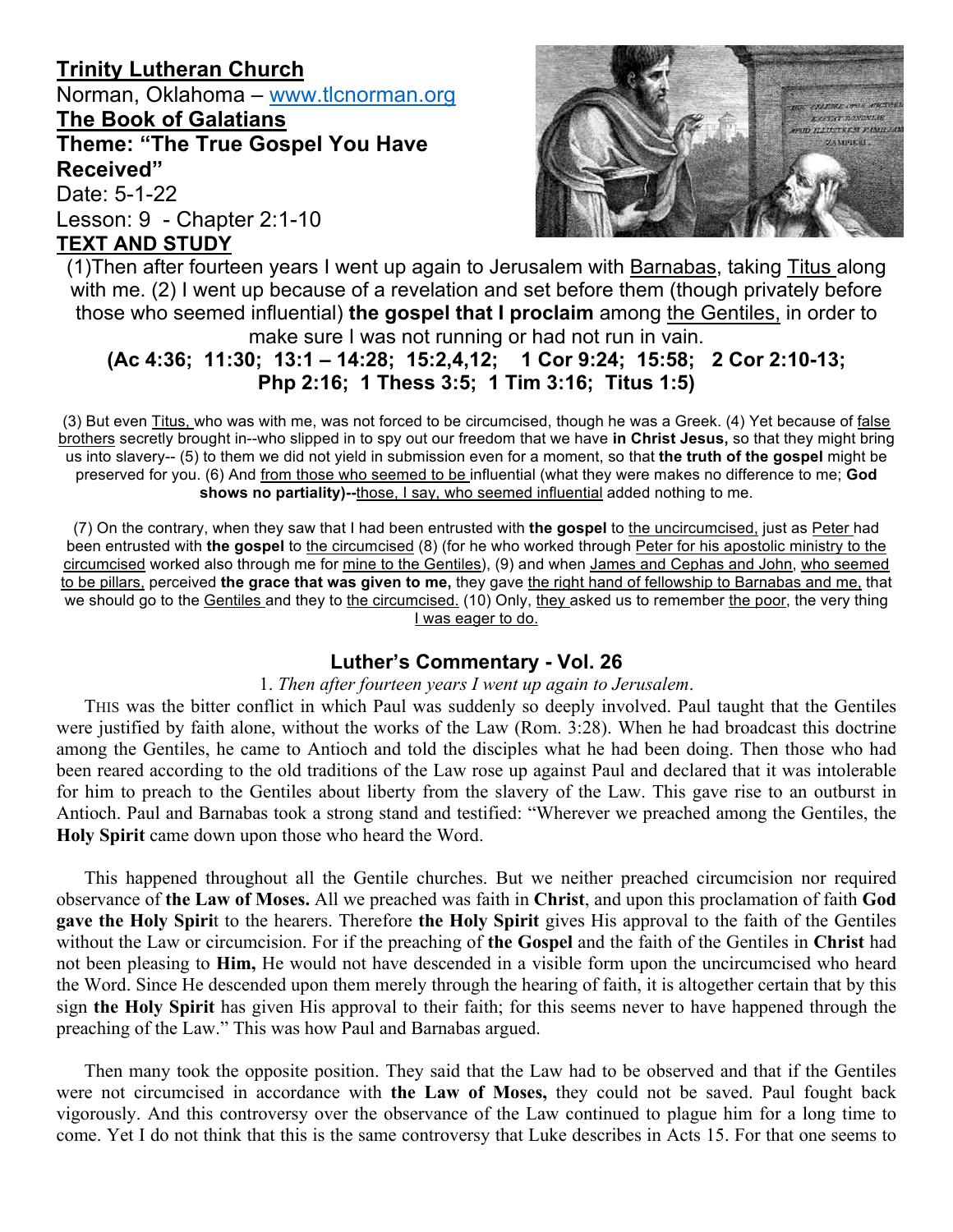have arisen right after the beginning of **the Gospel;** but the history that Paul is reciting here seems to have happened much later, because he had already been preaching **the Gospel** for almost eighteen years.

Then the Jews, who were very zealous for the Law and very contentious, resisted Paul vigorously for preaching that the Gentiles were justified by faith alone, without the works of the Law. And no wonder, for the very name "Law of God" is very forceful and impressive to the human heart. If a pagan who has never known anything about **the Law of God** hears someone say: "This teaching is the Law of God," he will surely be stirred. Then how could the Jews not be stirred to take a strong stand in support of **the Law of God,** in which they had been trained since infancy and which they had absorbed deeply into their bones and marrow? In our day we see how obstinately the papists defend their traditions and the doctrines of demons (1 Tim. 4:1).

So it is much less surprising that the Jews were so vigorous and zealous in support of their Law, which they had received from **God Himself.** The force of habit strengthens our nature, which has an inclination of itself to observe the Law; thus a habit of long standing and tradition becomes second nature. Therefore it was impossible for the Jews to give up the Law immediately after being converted to **Christ.**

Although they had accepted faith in **Christ,** they still thought that it was necessary to observe the Law. God tolerated this weakness of theirs for a while, until there would be a clear distinction between the doctrine of the Gospel and the Law. Thus He tolerated the weakness of Israel during the time of Ahab, when the people were undecided between two sides (1 Kings 16:29 ff.). He tolerated our weakness too while we were under the papacy, for He is patient and merciful. But we must not abuse **this goodness of God** or persist in our weakness and error, for now the truth is being revealed to us by **the light of the Gospel.**

Those who opposed Paul and claimed that the Gentiles were to be circumcised had on their side first the Law of the land, then also the example of the apostles, and finally the example of Paul himself, who had circumcised Timothy. Therefore if Paul said that he had done this, not out of compulsion but out of Christian charity and freedom, to keep from offending the weak, who among them would understand him or believe him? The response of all the crowd to this defense would be: "Since it is obvious that you have circumcised Timothy, you may say what you please.

The fact remains that you did it." This was a matter that transcended the understanding of the crowd. Besides, when a man has lost favor with the people and has come under such bitter hatred, no defense is of any avail. Seeing that this controversy and this outcry were increasing every day, and having been warned by a divine revelation, Paul went up to Jerusalem to compare **his Gospel** with that of the other apostles, not indeed on his own account but on account of the people.

#### *With Barnabas, taking Titus along with me.*

Paul associates himself with two witnesses, Barnabas and Titus. Barnabas was Paul's companion in preaching to the Gentiles about freedom from the Law. He was also a witness of everything that Paul had done; he had seen that merely through the preaching of faith in **Christ the Holy Spirit** had been granted to Gentiles who were not circumcised or subject to the Law of Moses. He was the only one to support Paul in the insistence that it was not necessary to burden the Gentiles with the Law, but that it was enough for them to believe in **Christ.** Therefore he testifies for Paul and against the zealous and legalistic Jews on the basis of his own experience that the Gentiles became **children of God** and were saved solely by faith **in Jesus Christ**, without the Law or circumcision.

Titus was not only a Christian. He was an archbishop, to whom Paul had committed the rule of the churches in Crete. (Titus 1:5). And this Titus was a Gentile.

#### **LIFE APPLICATION**

How do we, along with Paul, center our lives on the gospel that we proclaim among the Gentiles,